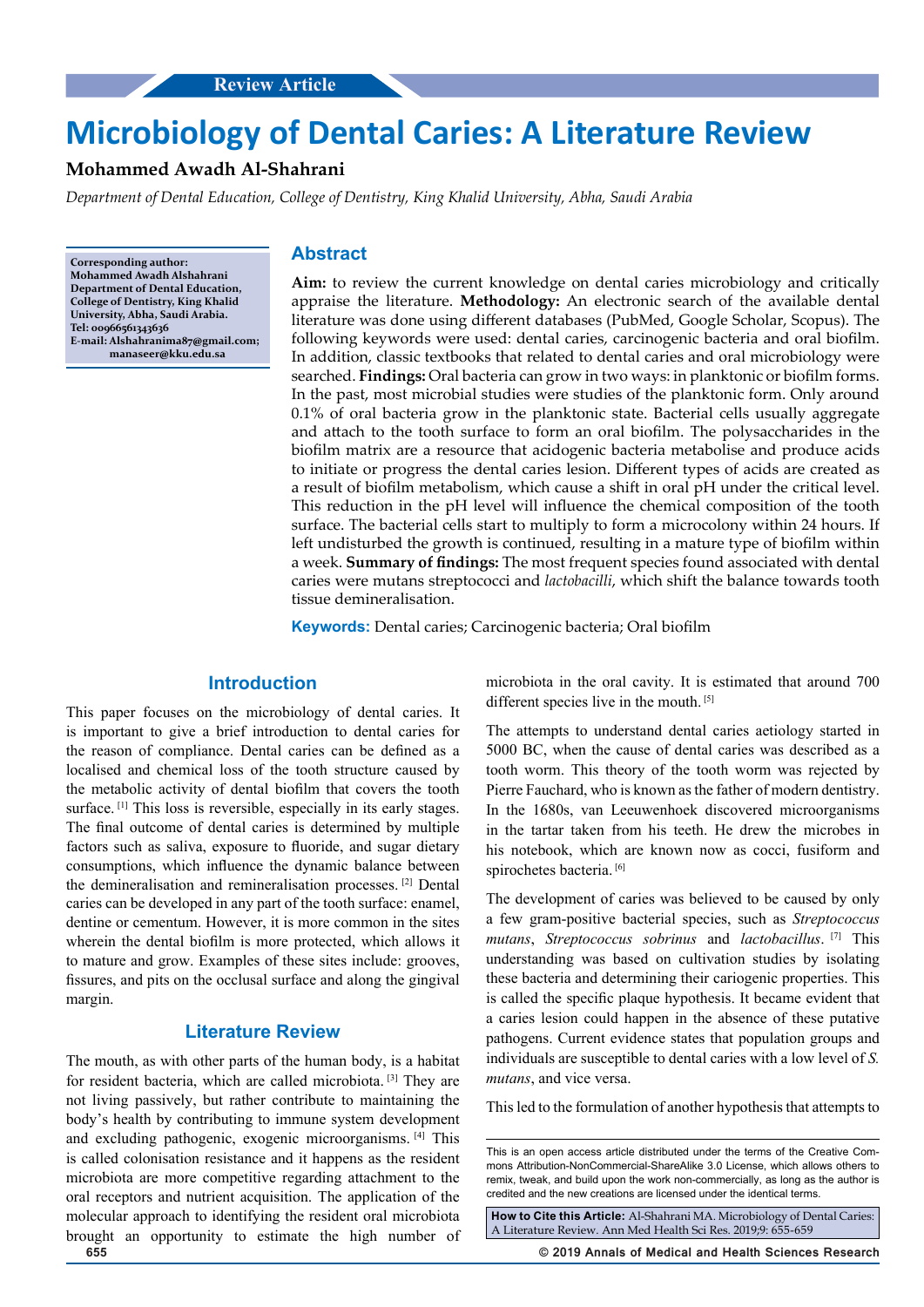explore dental caries aetiology: the ecological plaque hypothesis by Phil Marsh. This hypothesis proposed that the shift in the resident bacterial species' balance, which responds to changes in local environmental conditions, dysbosis, is responsible for the disease. In addition, the microbiota associated with diseases may also be found in healthy sites at levels too low to be critical. [8] The interaction between the biofilm bacterial species that determine the biofilm's properties, e.g. repeated low pH conditions following sugar intake, favours the growth of acid-tolerant and acid-producing bacterial species, which leads to a shift in the bacterial community, being dominated by acidogenic gram-positive bacteria (such as *lactobacilli* and *S. mutans*) at the tooth surface. [8,9]

A metagenomic study that aimed to investigate the microbe in the dental caries cavity revealed that the caries cavity is dominated by a complex community of many bacterial species rather than *S. mutans*.<sup>[10]</sup> In addition, a study of the oral microbiota of dental caries in children showed that the plaque with *Veillonella*, *Streptococcus*, *Leptotrichia*, *Actinomyces*, *Granulicatella* and *Thiomonas* was associated with dental caries significantly. [11] Another investigation aimed to investigate the salivary microbiome of caries-active participants; it showed that the occurrence of dental caries was supported by shifts in the bacterial community structure rather than the absence or presence of a specific bacterial species. [12] These data support that no single specific pathogen has a correlation with dental caries but rather the polymicrobial aetiology of caries. Thus, in dental caries it is now recognised that it is not caused solely by the presence of a single bacterial species, such as *S. mutans*; rather, it is the result of the interaction between multiple acidogenic bacteria within the dental plaque.

Bacteria can grow in two different ways: in a planktonic or biofilm form. In the past, most of the microbiology studies were conducted in liquid culture wherein the bacteria were free to float. Even though during that period a fundamental of microbiology work was accomplished, it is estimated that the percentage of bacteria that grow in a planktonic form is only less than 0.1%. Therefore, how do these bacteria grow in the oral cavity? They grow in a very sophisticated microbial structure called biofilm. [8]

It has been established that oral microbial biofilms establish themselves on oral surfaces, namely tooth surfaces. The oral biofilm exists in a balanced equilibrium with host defences and is important in maintaining oral tissue integrity. The disease occurs when this balance is disturbed to the benefit of the biofilm. In fact, 65-80% of bacterial infections affecting humans are caused by biofilm infections. [13] This gives importance to studying the biofilm properties in all medical and dental microbiology sectors.

The oral biofilm defined as aggregates of bacteria cells which adhere to a surface, such as a tooth surface; these cells are embedded in a matrix of extracellular polymeric substances which helps to be more tolerant towards host and antimicrobial defences.

When the teeth are exposed to the oral environment, within a few seconds the tooth surfaces are covered with a film called the acquired pellicle, which contains proteins and glycoproteins that derive from saliva and gingival crevicular fluid. [14] After the acquired pellicle is formed, a few bacterial species start attaching to the pellicle. The initial colonisers, mostly *streptococcus mitis* and *S. oralis*, form a loose, irreversible bind to the acquired pellicle. As the oral biofilm continues the process of proliferation, the metabolism of pioneer bacterial species modifies the local environmental conditions to favour the secondary colonisers that adhere to the early colonisers through a process called coaggregation or coadhesion. This process is known as coaggregation, which means the adhesion of bacteria. [15] The oral biofilm is a dynamic and complex structure. In some cases, more than 50 species could be found in one site. [16]

In addition to bacterial cells, an important component of biofilm, which is considered the structural backbone, is the extracellular matrix. It is composed of an extracellular polymer substance known as Extracellular polymeric substances EPS. It is not only important as a physical scaffold with which to determine the structure of biofilm, but also biologically active and able to maintain water, nutrients and important enzymes.

#### **Microbiota of dental caries**

Dental caries happens mainly when the production of organic acid results in dental hard tissue decalcification. Thus, dental caries bacteria should be acid-tolerant in carrying out the dental caries process in an acidic environment. [17] Acidogenic bacteria, e.g. *S. mutans*, are able to function at pH 6 and can carry out the glycolysis process at pH 4 or below. *Lactobacillus* spp., considered a moderate acidophilic bacterium, can function at a pH level from 3-4. [3] In general, the acid tolerance property allows cariogenic bacteria to displace other acid-sensitive bacterial species, which would lead to enriching the aciduric bacteria and continuing the acidification process of dental caries, which is favourable for caries formation. [18]

Dental caries development occurs when acidic microbial metabolites form carbohydrate substrates. [19] Lactic acid has been identified as the major contributor to declining pH in dental plaque. [17] The accumulation of acids leads to a long pH decline of the critical pH, which contributes to tooth hard tissue demineralisation. [8] Therefore, this paper will be focused on the major acidogenic bacteria in this section, these are: *Streptococcus mutans*, *Lactobacilli* spp. and *Actinomyces* spp.

It was first discovered by J. Kilian Clarke in 1924. [20] *S. mutans* is a gram-positive facultative coccus that is usually arranged in chains. Oral streptococci are considered commensal bacteria, but they are opportunistic as well, which makes them able to initiate dental caries. [21] Mutans streptococci are a group of bacteria that are associated with dental caries. They consist of: *S. mutans*, *Streptococcus sobrinus*, *Streptococcus rattus*, *Streptococcus cricetus*, *Streptococcus ferus*, *Streptococcus downeii*, and *Streptococcus macaca*. *S. mutans* cariogenic virulence involves many attributes [Table 1] adhesion for initial attachment to the saliva-coated tooth surface, production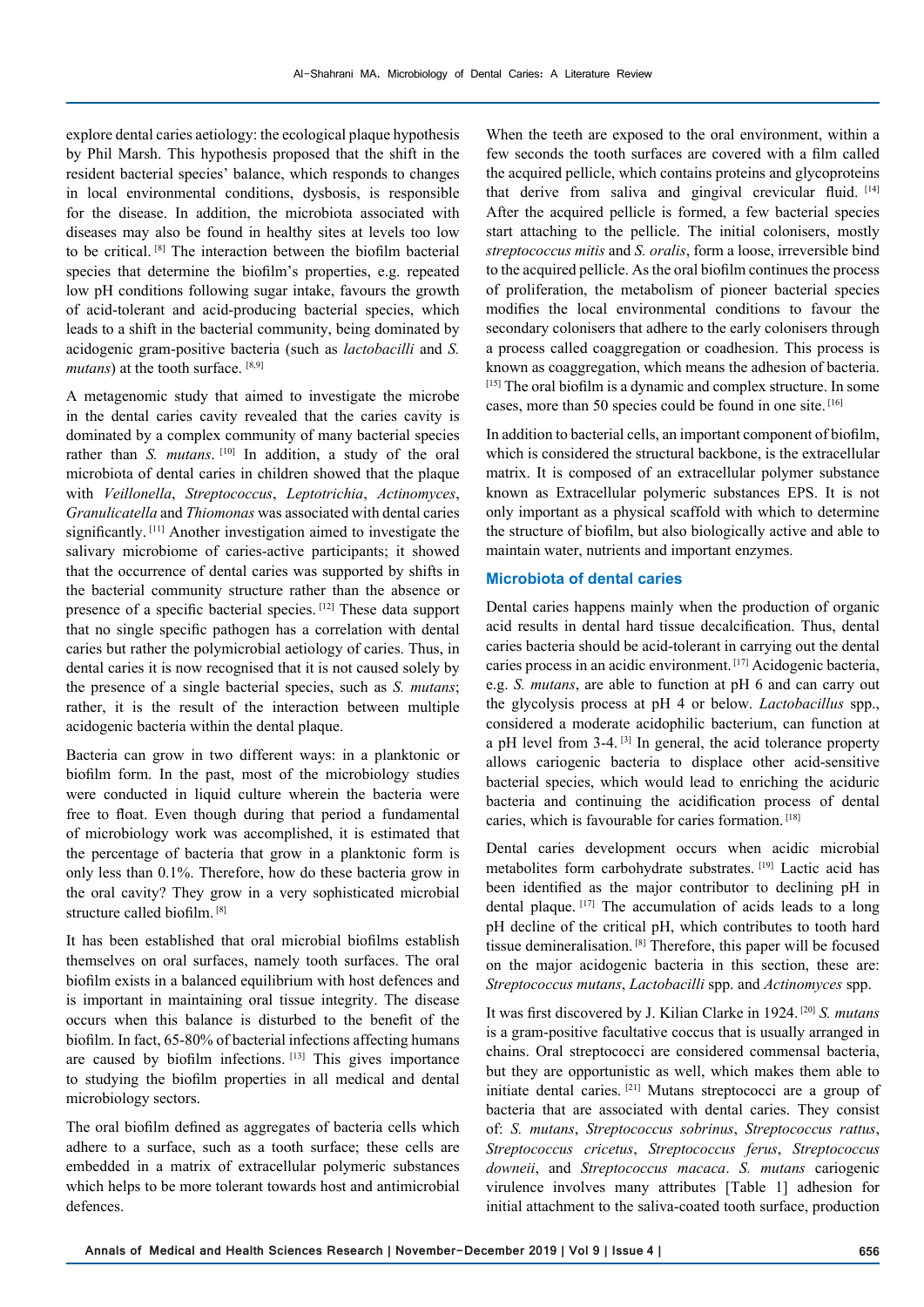of extracellular polysaccharides such as glucans and fructans to increase retention on the tooth surface and facilitate plaque accumulation, and production of organic acid to produce an acidic environment and support aciduric microflora. [22]

A study was conducted to determine whether the acidogenicity and acid tolerance of *S. oralis* and S. mitis correlate with early stages of enamel caries or healthy individuals. [21] The authors concluded that the positive correlation between acid tolerance and acidogenicity characteristics of S. mitis and *S. oralis* with dental caries was not recognised in this study [Table 2]. The samples of this study were collected from the occlusal surfaces of second molars, which have been banked as part of another study. The samples do not properly represent the biofilm in the oral cavity as they grew in a laboratory environment and were collected from a specific area on the teeth, which might be considered biased. In addition, the time of the incubation of these samples has not been mentioned in the study, which might affect the growth of bacterial species even if they try to mimic the oral environment. This study used Polymerase chain reaction (PCR) to identify bacteria, this method is a highly sensitive technique and any contamination of the sample even with a small amount of DNA could mislead the results. Another limitation is that PCR can only identify the absence or presence of a specific pathogen or gene which might be biased the result. [23]

A recent study aimed to address the individual effects of each species in the oral biofilm in causing dental caries. <sup>[22]</sup> The study included five bacterial species in addition to *S. mutans*; they were divided into six different groups: a control group contained the six different bacterial species and the other groups have one of the bacteria species absent. The biofilms in this study were

grown in hydroxyapatite disks that had been preconditioned for pellicle formation in a pool of saliva so as to initiate the biofilm. Growing biofilms in a laboratory environment excluded other factors, such as carbohydrate consumption and the difference between individuals in saliva production and constituents, which could have affected biofilm formation in the oral environment. The authors concluded that the absence of *S. oralis* and *A. oralis*, which are considered commensal bacterial species, leads to *S. mutans* overgrowth in the biofilm [Table 2]. This study result was in agreement with another study that found that *S. mutans* had a significant high proportion in the biofilm collected from caries-active dental sites. [24] The greater number of *Streptococcus mutans* in the dental caries sites result in their ability to produce acids at faster rates than those of other microbiota.

*Lactobacilli* spp. are gram-positive facultative anaerobic rodshaped bacteria which are able to convert lactose and other sugar substrates to lactic acid and survive in a low-pH environment (as low as 3).  $[25]$  It is a poor coloniser on a smooth tooth surface; thus, it is believed that *lactobacilli* exacerbate the initial dental caries in the enamel surface to a deep dentine caries lesion, and they are considered secondary invaders rather than initiators of caries. [26] Many studies have shown a relationship between dental caries and the presence of *lactobacilli* in children younger than 6 years with active dental caries. [27,28] *S. mutans* and other acidogenic oral bacteria are mechanically able to retain *lactobacilli* and provide a physical containment area with a low-pH and anaerobic environment, which is preferable to anaerobic bacteria. [25]

| Table 1: Virulence factors of S. mutans that contribute to their cariogenicity. |                                                                                                                                                |  |  |
|---------------------------------------------------------------------------------|------------------------------------------------------------------------------------------------------------------------------------------------|--|--|
| <b>Property</b>                                                                 | <b>Description</b>                                                                                                                             |  |  |
| Acid production                                                                 | Ability to produce organic acids, mainly lactic acid                                                                                           |  |  |
| Sugar transportation                                                            | Ability to metabolise sucrose to form insoluble polysaccharides, which helps in<br>colonisation persistence on tooth surfaces.                 |  |  |
| Aciduricity                                                                     | Ability to tolerate environmental stresses such as low pH, which is considered a<br>toxic environment for other bacterial species in the mouth |  |  |
| Intracellular polysaccharide production (IPS)                                   | Ability to use IPS to continue producing acids in the absence of dietary sugars                                                                |  |  |
| Extracellular polysaccharide production (EPS)                                   | Contributes to the biofilm matrix, localises acidic fermentation products and<br>consolidates cell attachment                                  |  |  |

| Table 2: Summary of study methods and findings. |                                                    |                                                |                                                                                                                                                                                                   |
|-------------------------------------------------|----------------------------------------------------|------------------------------------------------|---------------------------------------------------------------------------------------------------------------------------------------------------------------------------------------------------|
| Author(s)/Year of<br>publication                | <b>Method of identification</b>                    | Sample size                                    | <b>Findings</b>                                                                                                                                                                                   |
| Banas et al. (2016)                             | PCR <sup>1</sup>                                   | 85 subjects<br>(38 males, 47 females)          | Positive correlation between acid tolerance and acidogenicity<br>prosperities of S. mitis and S. oralis and caries was not observed                                                               |
| Thurnheer & Belibasakis<br>(2018)               | FISH <sup>2</sup><br>CLSM <sup>3</sup>             | 7 different inocula with<br>different strains  | Absence of S. oralis and A. oralis leads to S. mutans overgrowth<br>in the biofilm                                                                                                                |
| Yang et al. (2010)                              | 16S RNA using<br>Lactobacillus-specific<br>primers | 7 children<br>(42 samples)                     | Absence of Lactobacillus in active dental caries cavities                                                                                                                                         |
| Piwat et al. (2010)                             | 16S RNA, PCR                                       | 59 children                                    | Lactobacillus exhibited wide species and genotype<br>heterogeneity. Lactobacillus salivarius were dominant in children<br>with a high level of caries                                             |
| Dame-Teixeira et al.<br>(2016)                  | RNA-sequencing<br>approach                         | Sound root surface=10.<br>Active root caries=9 | Similar levels of Actinomyces gene in both<br>carious root biofilms and sound root surfaces                                                                                                       |
| Benitez-Paez et al. (2014)                      | RNA-sequencing<br>approach                         | 28 teeth                                       | Bacterial activity changes during biofilm formation and after food<br>ingestion were individual-specific                                                                                          |
|                                                 |                                                    |                                                | <sup>1</sup> Polymerase chain reaction <sup>2</sup> Staining of biofilms by fluorescence <i>in situ</i> hybridisation <sup>3</sup> Visualisation of biofilm by confocal laser scanning microscopy |

Polymerase chain reaction, <sup>2</sup> Staining of biofilms by fluorescence in situ hybridisation, <sup>3</sup>Visualisation of biofilm by confocal laser scanning microscopy

**657 Annals of Medical and Health Sciences Research | November-December 2019 | Vol 9 | Issue 4 |**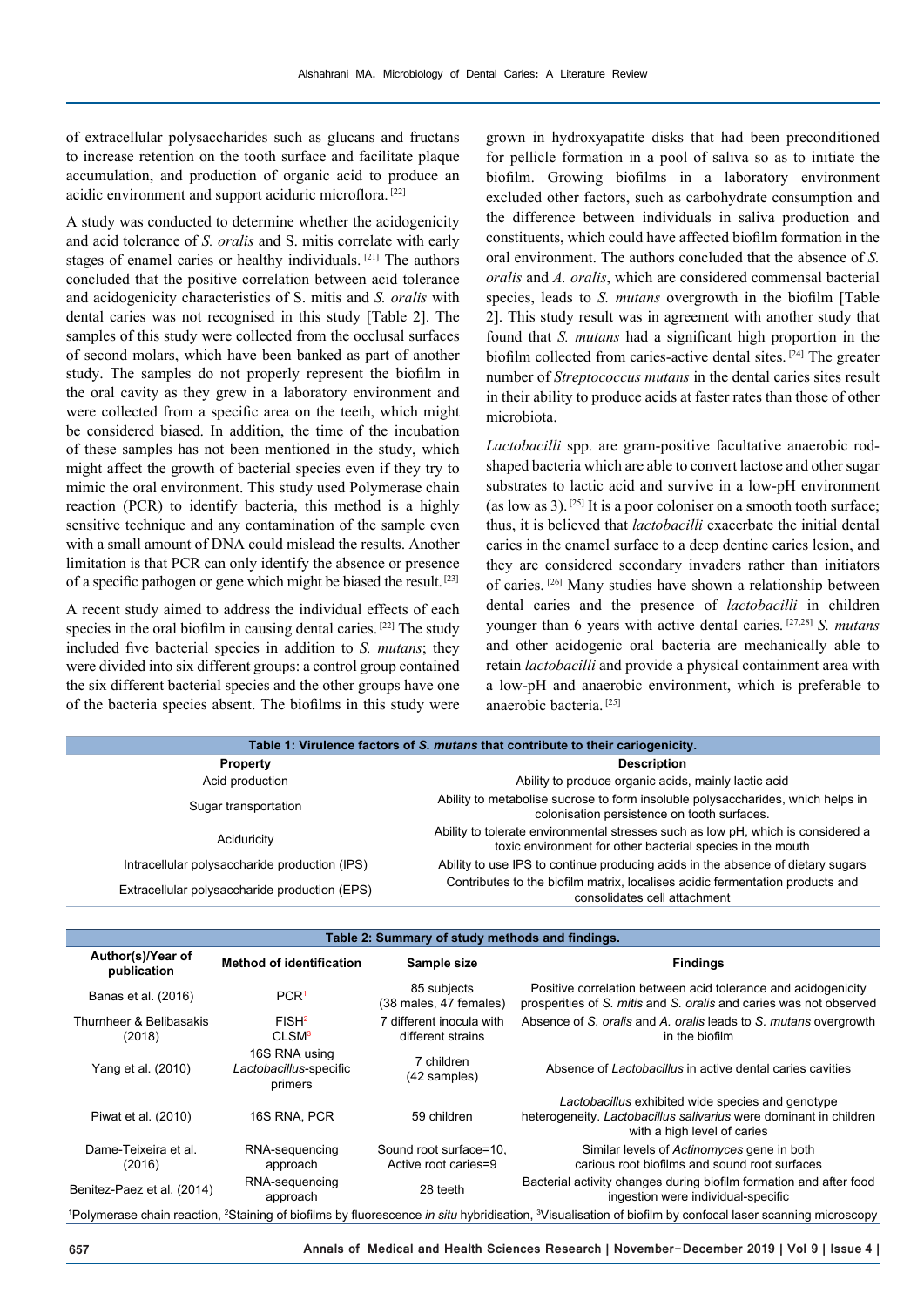On the contrary, another study failed to detect *lactobacilli* in children with active dental caries. [12] This study used *Lactobacillus*-specific primers to conduct the 16S RNA test, which could be more informative in detecting *Lactobacillus* than bacterial universal primers, which are used in studies detecting the presence of *Lactobacillus* with active dental caries [Table 2]. However, this study included seven children, which is considered a very small sample size; in addition, they stated that the sample was collected from the posterior teeth by using only a sterilised diamond bur with no clear description of the method. Failing to prevent any contamination of the diamond bur could affect the results.

These previous studies were conducted with a cross-sectional design, with the samples being collected at a single time point. Besides having advantages of analysing a large number of sites and people, different patient ages, ethnicities, genders and different tooth surfaces can be analysed; detecting *Lactobacillus* in the oral cavity was not given a definitive conclusion as to whether it was able to cause or progress a dental caries lesion or it was transient contamination from other sources with no main role in dental caries. Only associations between microbiota and dental caries, not causation, can be derived from these studies. Even the count of *Lactobacilli* increased in sites of the caries lesion; their proportion to other microbiota species in the biofilm is unknown.

*Actinomyces* spp. are gram-positive facultative or strict anaerobic rod-shaped bacteria. [29] There is a suggestion that there is an association between *Actinomyces* spp. and dental root caries based on studies that isolate *Actinomyces* spp. from teeth with a root caries lesion. Many studies have investigated the association between bacteria and dental caries in a root surface using a culture-dependent approach aiming to detect the root caries pathogen. [24,30] A culture-dependent approach could detect the presence or absence of the microorganism; however, it is not possible to determine whether the bacterial cells are viable or not and whether it is not feasible to determine the bacteria cells' virulence factors and their contribution to caries development.<sup>[10]</sup>

A recent study aimed to determine the transcriptional dynamic of *Actinomyces* spp. in both health and disease root surfaces. The study concluded that the metabolic activity of *Actinomyces* was very similar in both caries and health root surface samples. Even though this study used an RNA-sequencing approach, which is able to study gene expression which leads to the assessment of bacterial cell functions, the sample size in this study is too small as it included only nine root caries lesions. In addition, a detailed description of the sample collection is lacking in their transcript, which makes the reproducibility of this study difficult. The authors stated that the disease root surface samples were collected from active caries lesions; it is difficult to determine whether the lesions at the time of sampling were progressing or arresting or whether the lesions had different species in different stages because they were collected at one time only. One important limitation of RNA-sequencing approach is its inability to provide a quantitative view of the pathogen so the number reads obtained by this method does not

necessarily correlate with the actual pathogen's abundance. [31] Table 2 shows a summary of six studies' findings that conducted to detect dental caries microbiota via different methods.

The new direction of ongoing oral dental plaque studies is focused on oral microbiome and metagenomic approaches. Metagenomics is defined as 'the application of modern genomics techniques to the study of communities of microbial organisms directly in their natural environments, bypassing the need for isolation and lab cultivation of individual species'. [32] The metabolic function analyses conducted on genes via metagenomic techniques help researchers to identify the metabolic processes and functions of particular bacterial communities. [33]

## **Discussion and Conclusion**

Although there are studies showing an association between dental caries and *S. mutuns*, *lactobacilli* and *Actinomyces*, most of the study samples were collected from caries sites wherein these groups of bacteria cannot be isolated. This could suggest that other microorganisms can contribute to the dental caries process. Therefore, it is the change in dental plaque ecology that leads to caries lesion development. Whenever there are non-shedding surfaces, bacterial cells will attach to saliva film called the pellicle; the bacterial cells start to multiply to form a microcolony. If left undisturbed the growth continues, resulting in a mature type of biofilm within a week. Different types of acids are created as a result of biofilm metabolism, which causes a shift in oral pH under the critical level. This reduction in the pH level will influence the chemical composition of the tooth surface. The cumulative result of many pH fluctuations over a long period of time is the loss of calcium and phosphate, which makes the enamel surface seem porous (which can be detected clinically as a white spot lesion). Thus, the caries lesion is a result of an imbalance in the equilibrium between tooth mineral loss and biofilm fluid.

## **Competing Interest**

The authors declare that they have no competing interests.

#### **References**

- 1. Selwitz RH, Ismail AI, Pitts NB. Dental caries. Lancet 2007;369:51-59.
- 2. Featherstone JD. The continuum of dental caries--evidence for a dynamic disease process. J Dent Res 2004;83:C39-C42.
- 3. José F, Siqueira J. Seltzer and Bender's dental pulp, 2nd ed. edn: Quintessence Publishing Co, Inc. 2012.
- 4. Cephas KDJK, Mathai RA, Barry KA, Dowd SE, Meline B, Swanson KS. Comparative Analysis of Salivary Bacterial Microbiome Diversity in Edentulous Infants and Their Mothers or Primary Care Givers Using Pyrosequencing. PLoS One 6. 2011.
- 5. Berkowitz RJ. Mutans streptococci: acquisition and transmission. Pediatr Dent 2006;28:106-109.
- 6. He XS, Shi WY. Oral microbiology: past, present and future. Int J Oral Sci 2009;1:47-58.
- 7. Marsh PD. Oral Microbiology, 5th ed. edn; Edinburgh, London, New York, Oxford, Philadelphia, St Louis, Sydney, Toronto:: Churchill Livingstone Elsevier. 2009